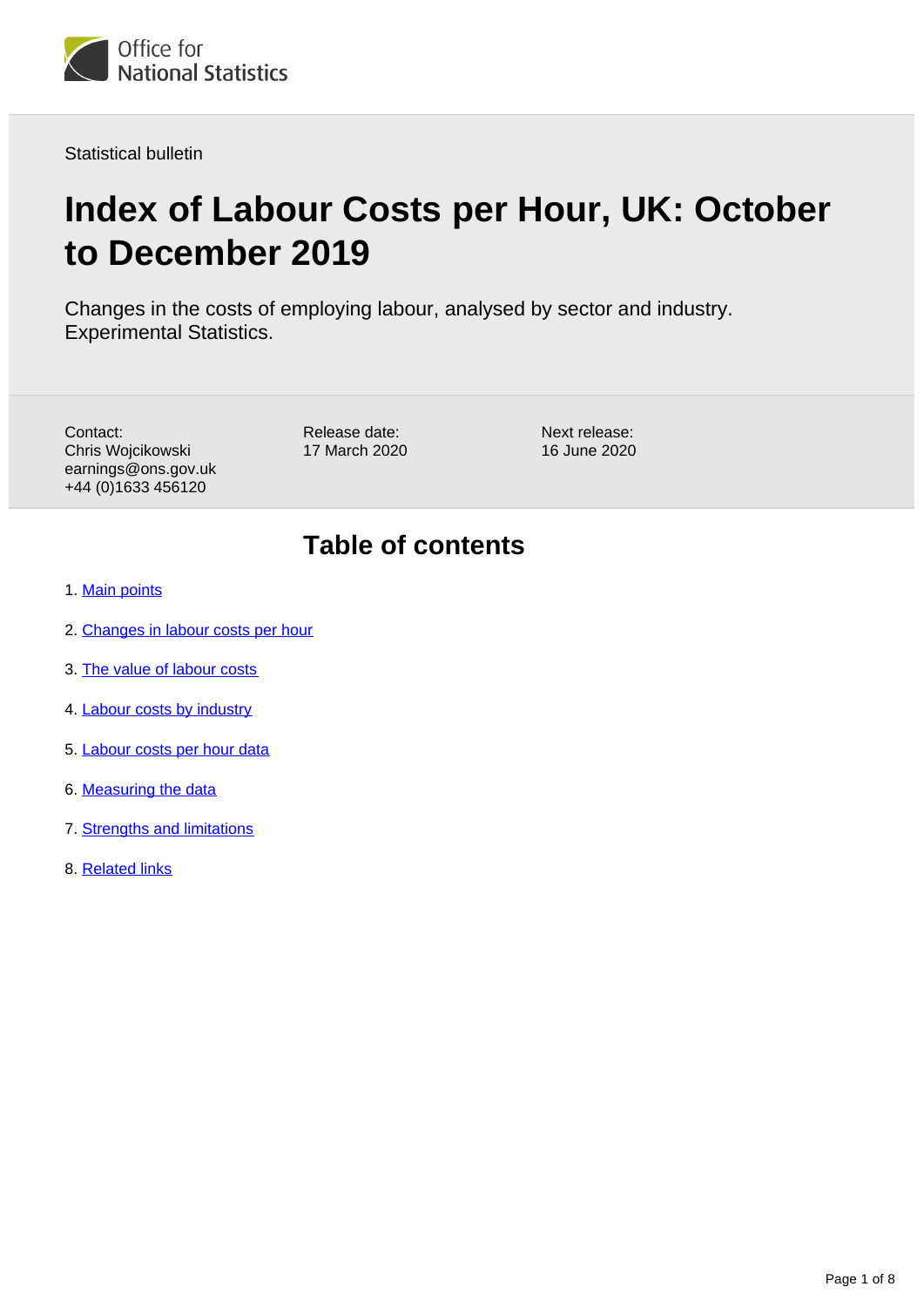# <span id="page-1-0"></span>**1 . Main points**

- Estimated annual growth in labour costs per hour for employees across the whole economy, seasonally adjusted, increased by 2.7%.
- Wage costs per hour worked increased by 2.8% and estimated non-wage costs per hour worked increased by 1.8%, compared with Quarter 4 (Oct to Dec) 2018.
- The value of labour costs were estimated at £20.40 per hour at whole economy level; wage costs contributed £17.20 with non-wage costs, such as pensions and National Insurance contributions, making up the rest.
- The industry with the highest labour costs is the finance and insurance activities industry, with labour costs of £43.90 per hour; the accommodation and food service activities industry has the lowest labour costs, at £10.80 per hour.

## <span id="page-1-1"></span>**2 . Changes in labour costs per hour**

Labour Costs per Hour is a measure of the cost of having an employee for an hour of work. It represents the total cost of employing an individual, which is primarily the earnings of the employee, but also includes non-wage costs.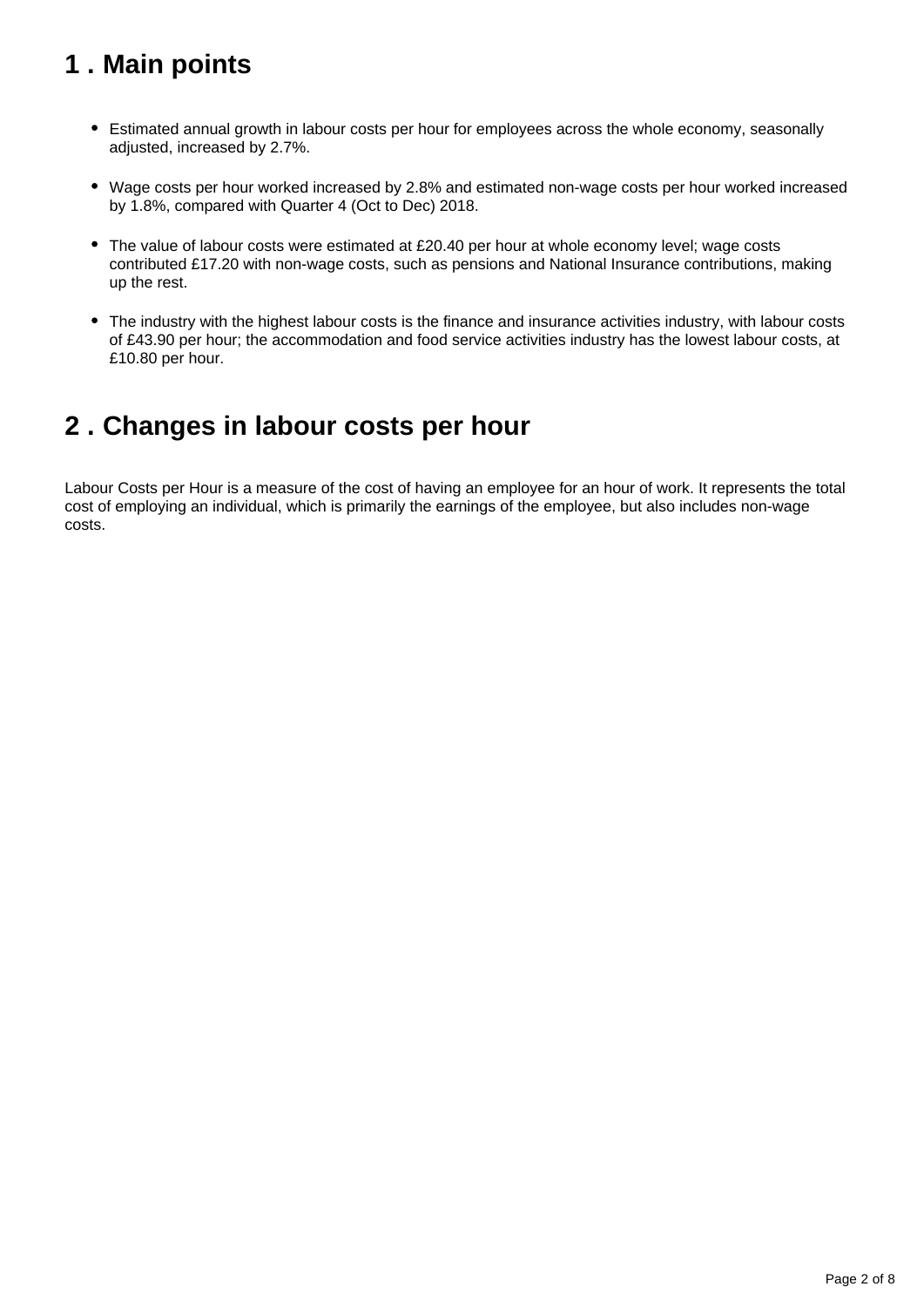**Labour costs per hour year-on-year growth, seasonally adjusted – whole economy, private sector and public sector, UK, Quarter 1 (Jan to Mar) 2010 to Quarter 4 (Oct to Dec) 2019**

## Figure 1: Whole economy labour costs per hour increased by an annual 2.7% in Ouarter 4 2019

Labour costs per hour year-on-year growth, seasonally adjusted - whole economy, private sector and public sector, UK, Ouarter 1 (Jan to Mar) 2010 to Ouarter 4 (Oct to Dec) 2019



#### **Source: Office for National Statistics – Monthly Wages and Salaries Survey (MWSS), Labour Force Survey (LFS)**

#### **Notes:**

- 1. Q1 refers to Quarter 1 (January to March), Q2 refers to Quarter 2 (April to June), Q3 refers to Quarter 3 (July to September) and Q4 refers to Quarter 4 (October to December).
- 2. (p) = provisional
- 3. (r) = revised

Whole economy labour costs per hour increased by 2.7% in Quarter 4 (Oct to Dec) 2019 compared with Quarter 4 2018, before inflation is considered.

Growth was higher in the public sector (3.1%) than the private sector (2.8%). This pattern is consistent with the pattern seen from 2018 to early 2019, at which point the pattern was driven by changing levels of bonus and arrears payments, primarily in the health and social work sub-sector in which the timing of pay rises for some NHS staff is different in 2019 compared with 2018. This is described in Figure 4 of the Average Weekly Earnings [in Great Britain](https://www.ons.gov.uk/employmentandlabourmarket/peopleinwork/employmentandemployeetypes/bulletins/averageweeklyearningsingreatbritain/november2019) publication. When both bonus and arrears payments are excluded, the difference in labour cost growth between private and public sectors is smaller.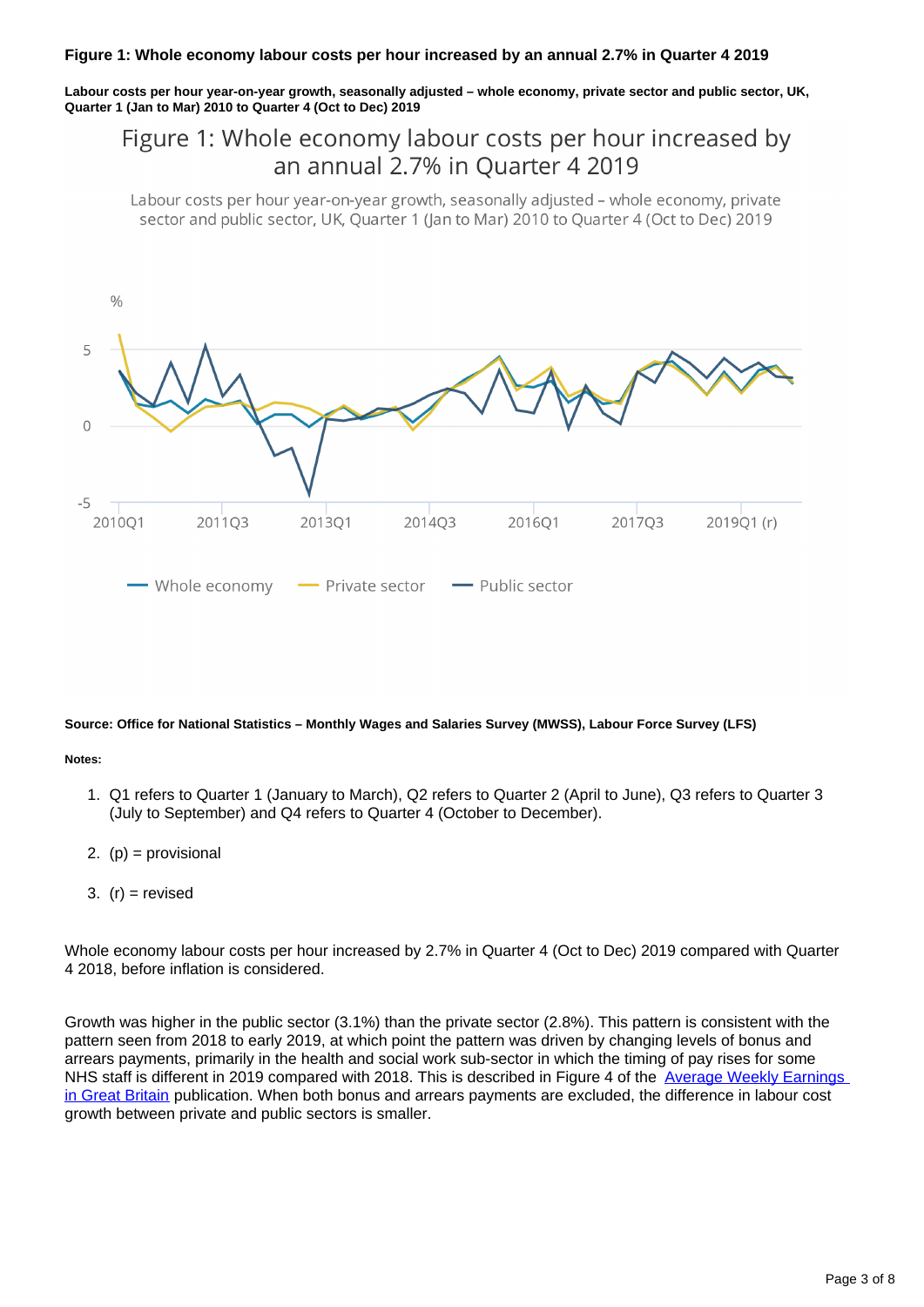**Whole economy Index of Labour Costs per Hour, by component, seasonally adjusted, UK, Quarter 1 (Jan to Mar) 2000 to Quarter 4 (Oct to Dec) 2019**

#### Figure 2:  $Wages$ 2003; National<br>COSTS rigile stronger growth than non-wage rates incossts in Ouarter 4 2019

Whole economy Index of Labour Costs per Hour, by component, seasonally adjusted, UK, Ouarter 1 (Jan to Mar) 2000 to Ouarter 4 (Oct to Dec) 2019



#### **Source: Office for National Statistics – Monthly Wages and Salaries Survey (MWSS), Labour Force Survey (LFS)**

#### **Notes:**

- 1. Q1 refers to Quarter 1 (January to March), Q2 refers to Quarter 2 (April to June), Q3 refers to Quarter 3 (July to September) and Q4 refers to Quarter 4 (October to December).
- 2. (p) = provisional
- 3. (r) = revised

Wage costs per hour worked in Quarter 4 2019 were 2.8% higher than in Quarter 4 2018 and non-wage costs were 1.8% higher.

The longer time series highlights a pronounced relative increase in non-wage costs in Quarter 2 (Apr to June) 2003, when new National Insurance contribution (NIC) rates were introduced.

Wage costs include wages and salaries (including bonuses and arrears) and benefits in kind. Non-wage costs include sickness, maternity and paternity pay, National Insurance contributions and pension contributions.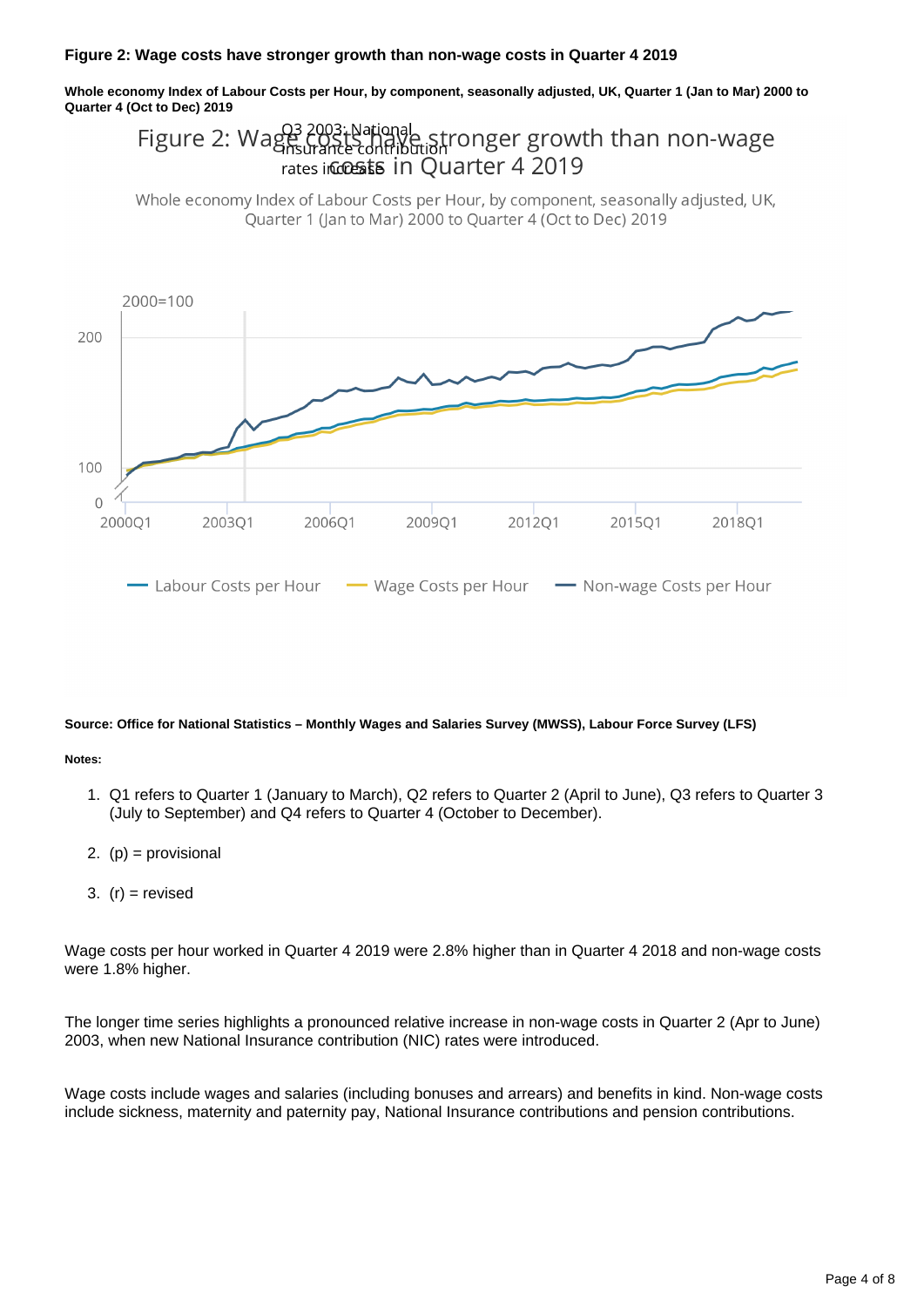# <span id="page-4-0"></span>**3 . The value of labour costs**

In response to user feedback, data and commentary associated with the value  $(E)$  of labour costs at whole economy or sectors and industry level were included in this bulletin for the first time in September 2019. These changes do not affect the methodology of the existing index-based estimates. For more information see: [Index of](https://www.ons.gov.uk/employmentandlabourmarket/peopleinwork/earningsandworkinghours/qmis/indexoflabourcostsperhourqmi)  [UK Labour Costs per Hour estimates Quality and Methodology Information](https://www.ons.gov.uk/employmentandlabourmarket/peopleinwork/earningsandworkinghours/qmis/indexoflabourcostsperhourqmi) .

Labour costs increased to £20.40 per hour in Quarter 4 (Oct to Dec) 2019, which is the highest since the series began (not adjusted for inflation).

#### **Figure 3: Labour costs increased to £20.40 per hour in Quarter 4 2019**

**Whole economy, private sector and public sector, seasonally adjusted, UK, Quarter 1 (Jan to Mar) 2011 to Quarter 4 (Oct to Dec) 2019**

## Figure 3: Labour costs increased to £20.40 per hour in Quarter 4 2019

Whole economy, private sector and public sector, seasonally adjusted, UK, Quarter 1 (Jan to Mar) 2011 to Ouarter 4 (Oct to Dec) 2019



#### **Source: Office for National Statistics – Monthly Wages and Salaries Survey (MWSS), Labour Force Survey (LFS)**

Wage costs increased to £17.20 per hour, which makes up 85% of total labour costs at whole economy level. Non-wage costs remained at £3.10 per hour in Quarter 4 2019. Total labour costs are higher in the public sector (£23.00) than the private sector (£19.80), with non-wage costs making a higher proportion of total labour costs in the public sector (18%) compared to the private (15%).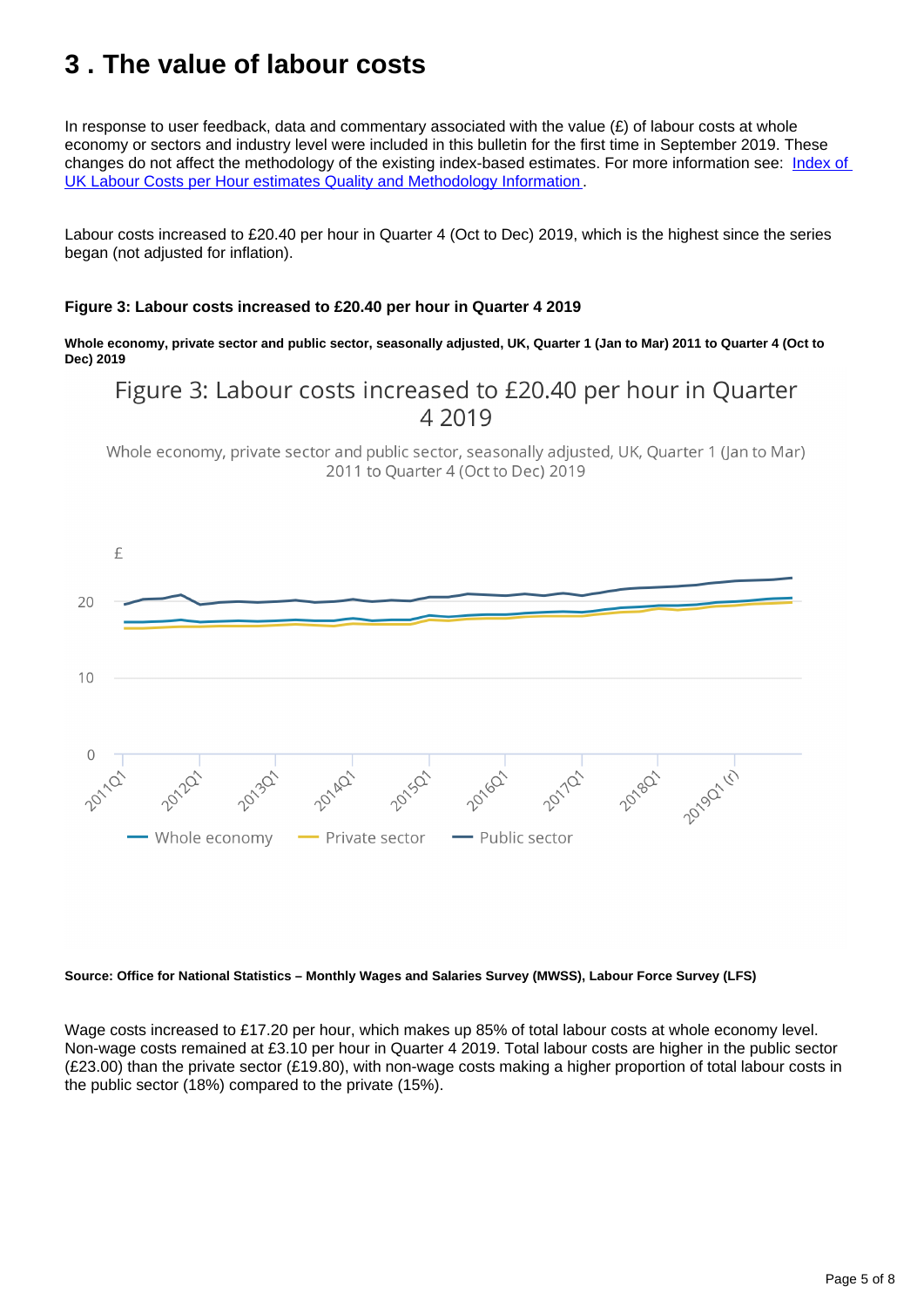# <span id="page-5-0"></span>**4 . Labour costs by industry**

### **Figure 4: wage costs and non-wage costs per hour vary by industry**

Figure 4: wage costs and non-wage costs per hour vary by industry



#### **Source: Office for National Statistics – Monthly Wages and Salaries Survey (MWSS), Labour Force Survey (LFS)**

The industry with the largest labour costs per hour in Quarter 4 (Oct to Dec) 2019 was the finance and insurance activities industry, at £43.90 per hour, followed by the mining and quarrying industry at £36.00 per hour. Labour costs per hour were lowest in the accommodation and food service activities industry, at £10.80 per hour.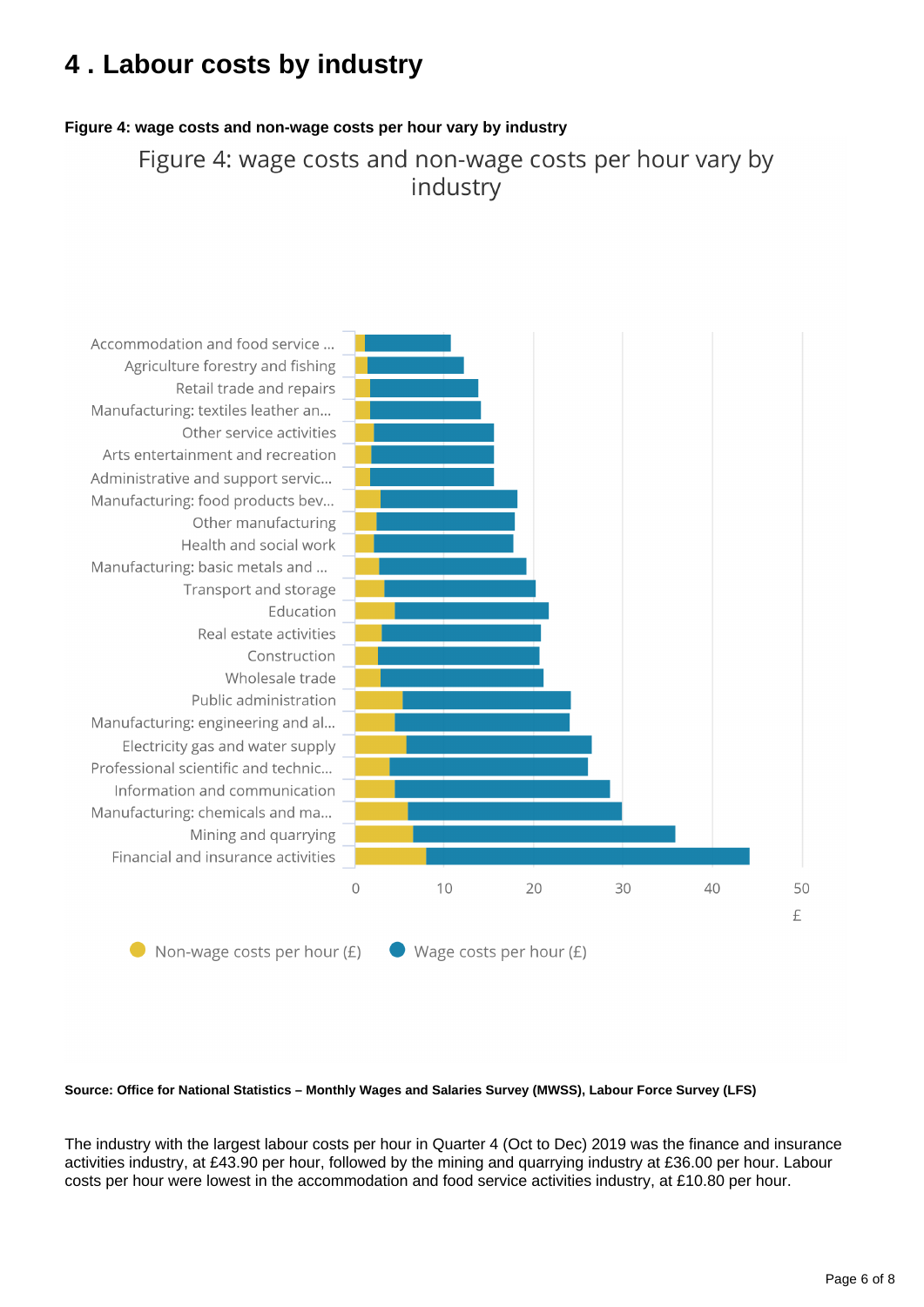## <span id="page-6-0"></span>**5 . Labour costs per hour data**

[Index of Labour Costs per Hour, non-seasonally adjusted](https://www.ons.gov.uk/employmentandlabourmarket/peopleinwork/earningsandworkinghours/datasets/indexoflabourcostsperhourilchnonseasonallyadjusted)

Dataset | Released on 17 March 2019

Index of Labour Costs per Hour (ILCH) values and yearly growth for industries and sectors, non-seasonally adjusted, UK.

[Index of Labour Costs per Hour, seasonally adjusted](https://www.ons.gov.uk/employmentandlabourmarket/peopleinwork/earningsandworkinghours/datasets/indexoflabourcostsperhourilchseasonallyadjusted)

Dataset | Released on 17 March 2019

Index of Labour Costs per Hour (ILCH) values and yearly and quarterly growth for industries and sectors, seasonally adjusted, UK.

# <span id="page-6-1"></span>**6 . Measuring the data**

## **Quality**

The [Index of UK Labour Costs per Hour estimates Quality and Methodology Information](https://www.ons.gov.uk/employmentandlabourmarket/peopleinwork/earningsandworkinghours/qmis/indexoflabourcostsperhourqmi) report contains important information on aspects such as how the output is created and its strengths and limitations.

Index of Labour Costs per Hour (ILCH) statistics are currently designated as experimental. Experimental Statistics are those that are in the testing phase, are not yet fully developed and have not been submitted for assessment to the UK Statistics Authority.

Further information on [Experimental Statistics](http://www.ons.gov.uk/methodology/methodologytopicsandstatisticalconcepts/guidetoexperimentalstatistics) is available.

## **International comparisons**

ILCH is also known as the [Labour Cost Index \(LCI\)](http://epp.eurostat.ec.europa.eu/statistics_explained/index.php/Labour_cost_index_-_recent_trends%23Hourly_labour_cost_in_euros); the index is produced by all member countries of the EU and [collated by Eurostat.](https://ec.europa.eu/eurostat/statistics-explained/index.php/Hourly_labour_costs)

The UK LCI is comparable with other Labour Cost Index numbers produced by other EU member states.

## **Recent changes to methodology**

In Quarter 2 (Apr to June) 2017, the methodology used to estimate the National Insurance contributions changed as a result of the discontinuation of a variable in the input data source, causing a break in the series. As a result, all other costs per hour series (and therefore the labour costs per hour series) were affected from Quarter 2 2017, as follows:

- the year-on-year comparisons for Quarters 2, 3 (July to Sept) and 4 (Oct to Dec) 2017 and Quarter 1 (Jan to Mar) 2018
- the quarter-on-quarter comparisons for Quarter 2 2017